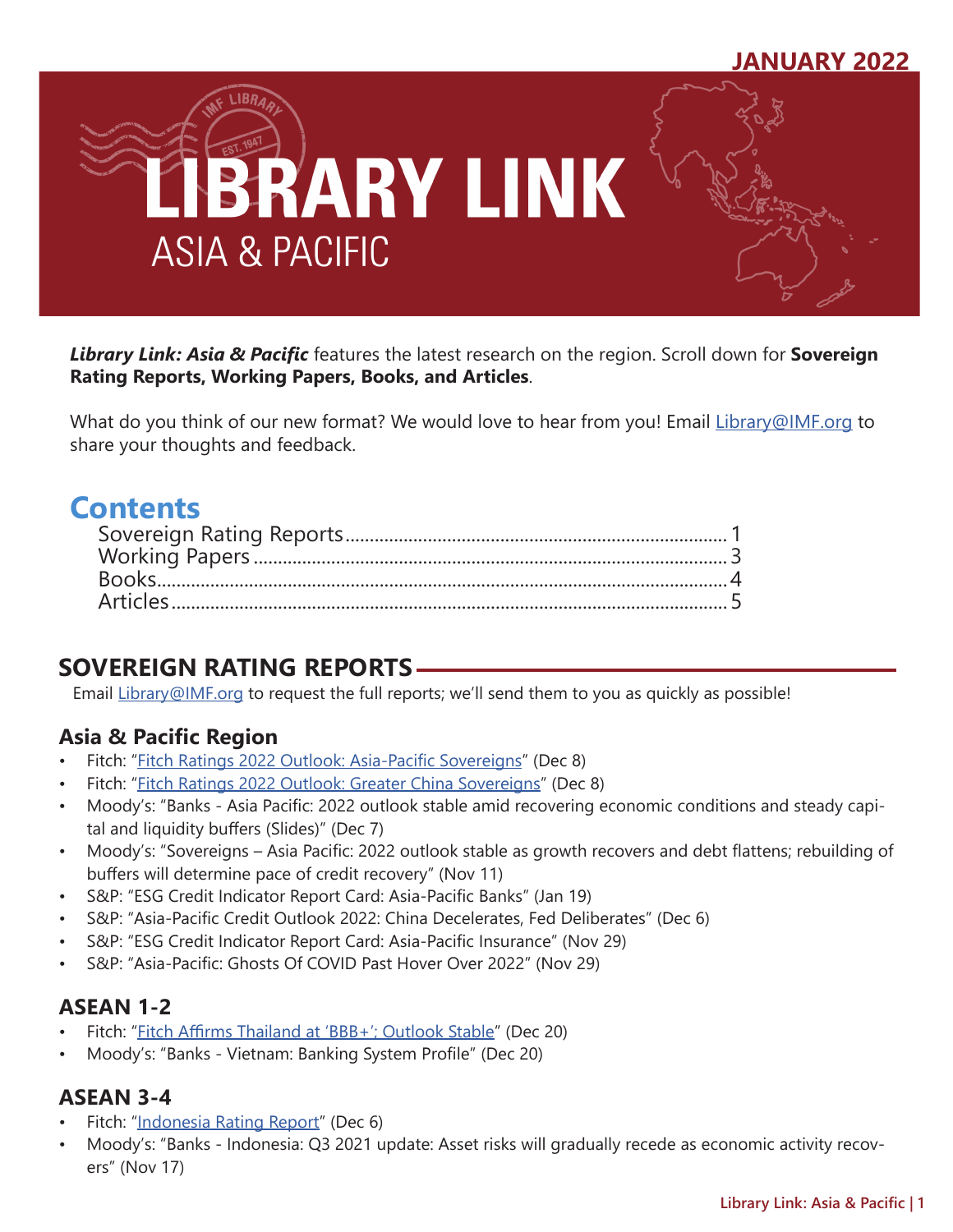- S&P: "Indonesia Full Analysis" (Dec 7)
- S&P: "Philippines Full Analysis" (Nov 30)

## **Australia & New Zealand**

- Fitch: ["Australia Rating Report](http://t.imfconnect.imf.org/r/?id=h646b21,31e4e40,32109da)" (Oct 28)
- Moody's: "Government of Australia Aaa stable: Regular update" (Nov 15)
- Moody's: "Banks Australia: Australia Macro Profile: Strong" (Dec 21)
- S&P: "Bulletin: Australia's Fiscal Metrics Will Recover After Delta Blow" (Dec 15)
- Fitch: "[Fitch Affirms New Zealand's Foreign-Currency IDR at 'AA'; Outlook Positive"](http://t.imfconnect.imf.org/r/?id=h646b21,31e4e40,32109db) (Jan 6)
- Moody's: "Banks New Zealand: Banking System Profile" (Dec 17)

## **China**

- Moody's: "Banks China: Macro Profile Moderate +" (Dec 15)
- Moody's: "Financial Institutions China: 2022 outlook stable on ample liquidity and steady capitalization (slides)" (Dec 7)
- Fitch: "[Fitch Rtgs: Omicron Wave Poses New Risks for Hong Kong's Economy"](http://t.imfconnect.imf.org/r/?id=h646b21,31e4e40,3211e40) (Jan 7)
- Moody's: "Government of Hong Kong SAR, China Aa3 stable: Annual credit analysis" (Nov 25)
- Moody's: "Banks Hong Kong SAR, China: Macro profile Strong" (Dec 15)
- Moody's: "Government of Macao SAR, China Aa3 stable: Regular update" (Nov 12)
- Fitch: "[Taiwan Rating Report"](http://t.imfconnect.imf.org/r/?id=h646b21,31e4e40,3211e41) (Oct 13)
- Moody's: "Government of Taiwan, China Aa3 positive: Annual credit analysis" (Nov 30)

### **Japan**

- Moody's: "Government of Japan A1 stable: Annual credit analysis" (Dec 8)
- Moody's: "Banks Japan: Japan Macro Profile: Strong" (Dec 9)
- S&P: "Japan Full Analysis" (Oct 28)

### **Korea & Mongolia**

- S&P: "Korea (the Republic of) Full Analysis" (Oct 28)
- Moody's: "Government of Mongolia B3 stable: Annual credit analysis" (Oct 25)

## **Pacific Islands**

- Moody's: "Government of Fiji B1 negative: Regular update" (Oct 27)
- Moody's: "Government of Papua New Guinea B2 negative: Regular Update" (Nov 8)
- Moody's: "Government of Solomon Islands Caa1 stable: Annual credit analysis" (Nov 10)

## **South Asia 1-2**

- Fitch: ["Bangladesh Rating Report](http://t.imfconnect.imf.org/r/?id=h646b21,31e4e40,3211e42)" (Nov 24)
- Moody's: "Government of Bangladesh Ba3 stable: Regular update" (Oct 13)
- Fitch: ["India Rating Report](http://t.imfconnect.imf.org/r/?id=h646b21,31e4e40,3211e43)" (Dec 17)
- Moody's: "Government of India Baa3 stable: Annual credit analysis" (Oct 21)
- Fitch: "[Fitch Upgrades the Maldives to 'B-'; Outlook Stable](http://t.imfconnect.imf.org/r/?id=h646b21,31e4e40,3211e44)" (Oct 29)
- Fitch: "[Sri Lanka Rating Report"](http://t.imfconnect.imf.org/r/?id=h646b21,31e4e40,3211e45) (Jan 4)
- Moody's: "Government of Sri Lanka Caa2 stable: Annual credit analysis" (Dec 14)
- S&P: "Research Update: Sri Lanka Rating Lowered To 'CCC/C' On Increasing External Financing Risks; Outlook Negative" (Jan 12)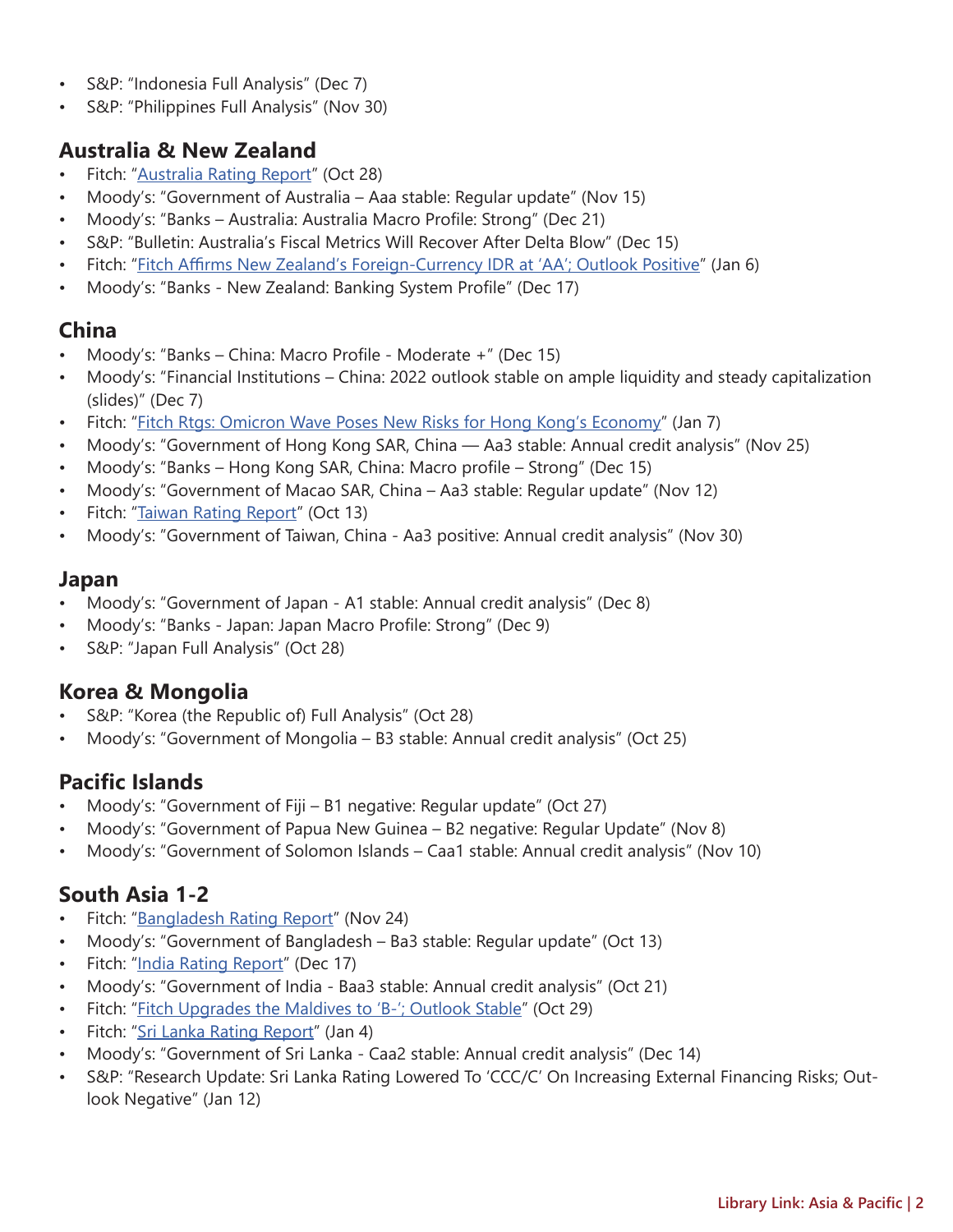## <span id="page-2-0"></span>**WORKING PAPERS**

#### **[Digital Technologies for Climate Change Adaptation in Asia and the Pacific](http://t.imfconnect.imf.org/r/?id=h646b21,31e4e40,3211e46) (Working Paper Series ESCAP / 5-WP / 33, UN Economic and Social Commission for Asia and the Pacific)**

While some countries in the Asia-Pacific region are adapting to climate change, countries with special needs (CSNs) with less resources and capacities face significant challenges implementing adaptation projects. Despite this urgency to adapt to the changing climate and the promising solutions that digital technologies offer, the interlinkages between the two sectors at the policy level are not clear.

#### **[Sustainable Tourism After COVID-19: Insights and Recommendations for Asia and the Pacific](http://t.imfconnect.imf.org/r/?id=h646b21,31e4e40,3211e47) (Asian Development Bank)**

The report highlights six pathways for promoting systemic change in the sector: a value-driven approach, decarbonization, tourism-led regeneration, improved governance, and sustainable finance. It provides concrete recommendations on how policymakers and industry stakeholders can leverage tourism to foster sustainable development and a green recovery in Asia and the Pacific.

#### **[China: 40-Year Experience in Renewable Energy Development - Policies, Achievements, and Les](http://t.imfconnect.imf.org/r/?id=h646b21,31e4e40,3211e48)[sons Learned](http://t.imfconnect.imf.org/r/?id=h646b21,31e4e40,3211e48) (World Bank)**

China made impressive progress in developing renewable energy to provide access to clean energy and electricity to its predominantly rural population before the economic boom that followed the open door policy, by improving energy supply to the economy as the country industrialized and urbanized at an extremely fast pace and finally by fighting debilitating local pollution and mitigating the impact of climate change.

#### **[COVID-19, Digital Transactions, and Economic Activities: Puzzling Nexus of Wealth Enhance](http://t.imfconnect.imf.org/r/?id=h646b21,31e4e40,3211e49)[ment, Trade, and Financial Technology](http://t.imfconnect.imf.org/r/?id=h646b21,31e4e40,3211e49) (ADBI Working Papers No. 1294, Asian Development Bank)**

We examine the role and effectiveness of the several modes of financial inclusion and technology for uninterrupted economic and business activities during the COVID-19 pandemic. Our study is based on empirical analysis through statistical estimation of four mathematical equations. The Cross-Sectional Random-Effects Model in panel least squares (PLS) technique based on 4 years' data on 102 countries was applied to identify the determinants of GDP growth, shareholders' wealth, and trade in goods and services.

#### **[Understanding the Climate Finance Landscape and How to Scale It Up in Pacific Small Island](http://t.imfconnect.imf.org/r/?id=h646b21,31e4e40,3211e4a)  [Developing States](http://t.imfconnect.imf.org/r/?id=h646b21,31e4e40,3211e4a) (Working Paper Series ESCAP / 1-WP / 25, UN Economic and Social Commission for Asia and the Pacific)**

Climate Finance is an important catalyst for providing and leveraging actions necessary for mitigation and adaptation to climate change impacts. Pacific small island developing States (SIDS) are some of the most vulnerable countries in the world to the impacts of climate change yet accessing climate finance for most of these countries continue to be an ongoing challenge.

#### **[Asia-Pacific Trade and Investment Report 2021: Accelerating Climate-smart Trade and Invest](http://t.imfconnect.imf.org/r/?id=h646b21,31e4e40,3211e4b)[ment for Sustainable Development](http://t.imfconnect.imf.org/r/?id=h646b21,31e4e40,3211e4b) (UN Economic and Social Commission for Asia and the Pacific)**

The theme of APTIR 2021 is "Accelerating climate-smart trade and investment for sustainable development". The report, prepared in cooperation with the United Nations Conference on Trade and Development and the United Nations Environment Programme, highlights the linkages between trade, investment and climate change and discusses the degrees to which regional trade and investment policies address climate change using a newly constructed index.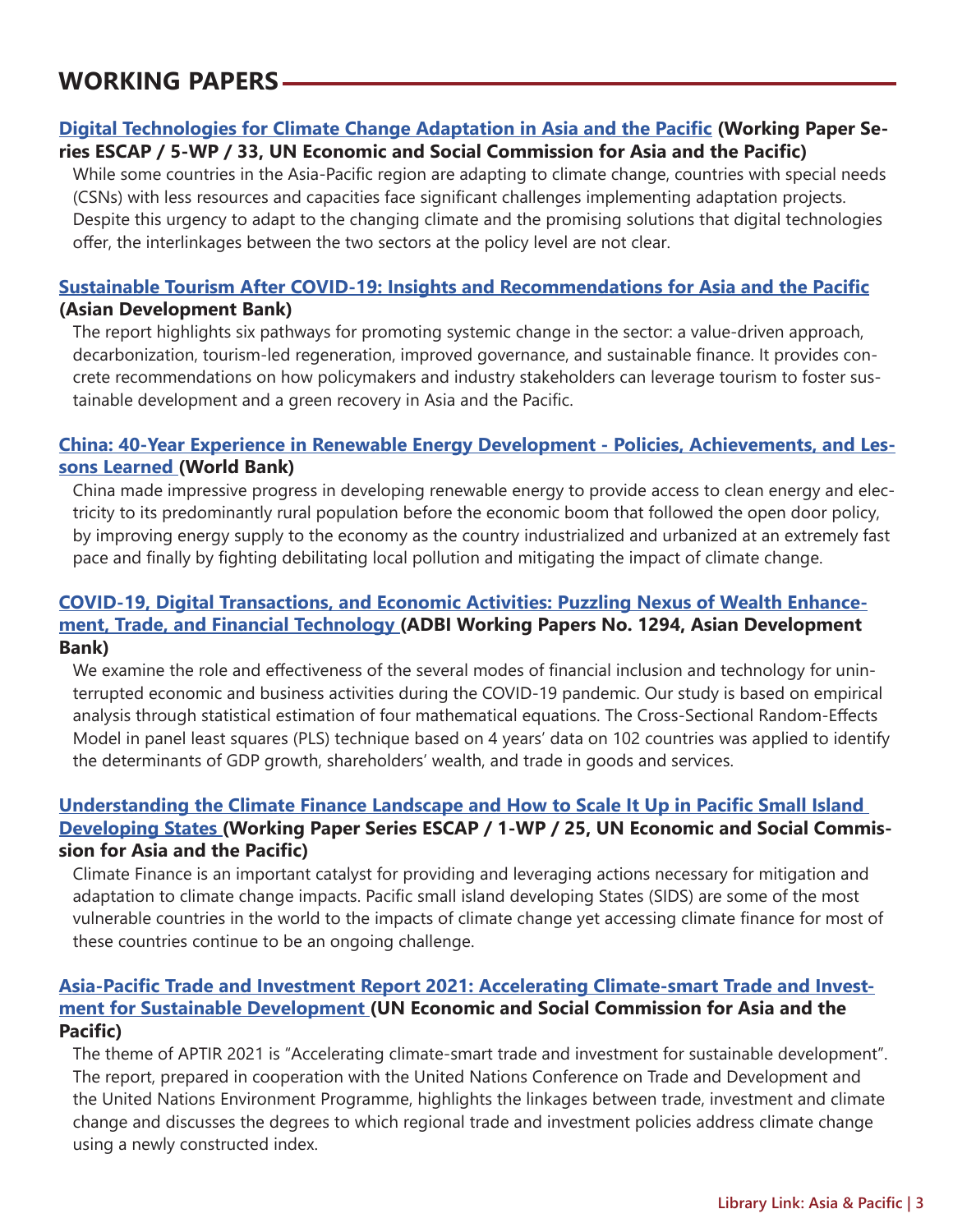## <span id="page-3-0"></span>**BOOKS**



Geopolitical and Geoeconomic Aspects FAISAL AHMED<br>ALEXANDRE LAMBERT

#### **A Geo-Economic Turn in Trade Policy? EU Trade Agreements in the Asia-Pacific**

#### **By Johan Adriaensen and Evgeny Postnikov**

*(Please contact [Library@IMF.org](mailto:Library%40IMF.org?subject=) to access the book.)* 

Contemporary trade policy is increasingly framed in geo-strategic terms. But how much of that rhetoric is reflected in actual policy choices by the European Union or its trading partners? This book provides the first systematic study of the broader international context in which EU trade agreements are conceived, negotiated, and designed. Building on a refined conceptualisation of geo-economics, the book develops a cogent framework that combines insights from scholarship on the design of free trade agreements with ideas from foreign policy analysis.

#### **[The Belt and Road Initiative: Geopolitical and Geoeconomic Aspects](http://t.imfconnect.imf.org/r/?id=h646b21,31e4e40,3211e4c) By Faisal Ahmed and Alexandre Lambert**

This book studies the geopolitical and geoeconomic aspects of China's Belt and Road Initiative (BRI). It argues that the BRI has the potential to redesign the spatial and territorial dimensions of governance and effectively counterbalance the hitherto predominant hegemonies of the Anglo-American sea power.

#### **[Detailed Guidance for Issuing Green Bonds in Developing Countries](http://t.imfconnect.imf.org/r/?id=h646b21,31e4e40,3211e4d) By Asian Development Bank**

Demand for green bonds and other sustainable finance products is increasing rapidly, and issuers are seeing an opportunity to be part of the green bond market. This publication covers all the steps required to follow best practices in labeling bonds as green. It includes examples, links to further details, and key resources for green bond issuers and their deal teams.



ADS

:<br>TAILED GUIDANCE FO<br>SUING GREEN BONDS II<br>:VELOPING COUNTRIE!

#### **[Harnessing Digitalization for Sustainable Economic Development: In](http://t.imfconnect.imf.org/r/?id=h646b21,31e4e40,3211e4e)[sights for Asia](http://t.imfconnect.imf.org/r/?id=h646b21,31e4e40,3211e4e)**

#### **by John Beirne and David G. Fernandez**

Harnessing Digitalization for Sustainable Economic Development: Insights for Asia describes digitalization's role in raising the productive capacities of economies. It examines how digital transformation can enhance trade, financial inclusion, and firm competitiveness, as well as how greater digital infrastructure investment, internet connectivity, and financial and digital education in the region can maximize digitalization's economic benefits.

#### **The Belt** and Road Initiative